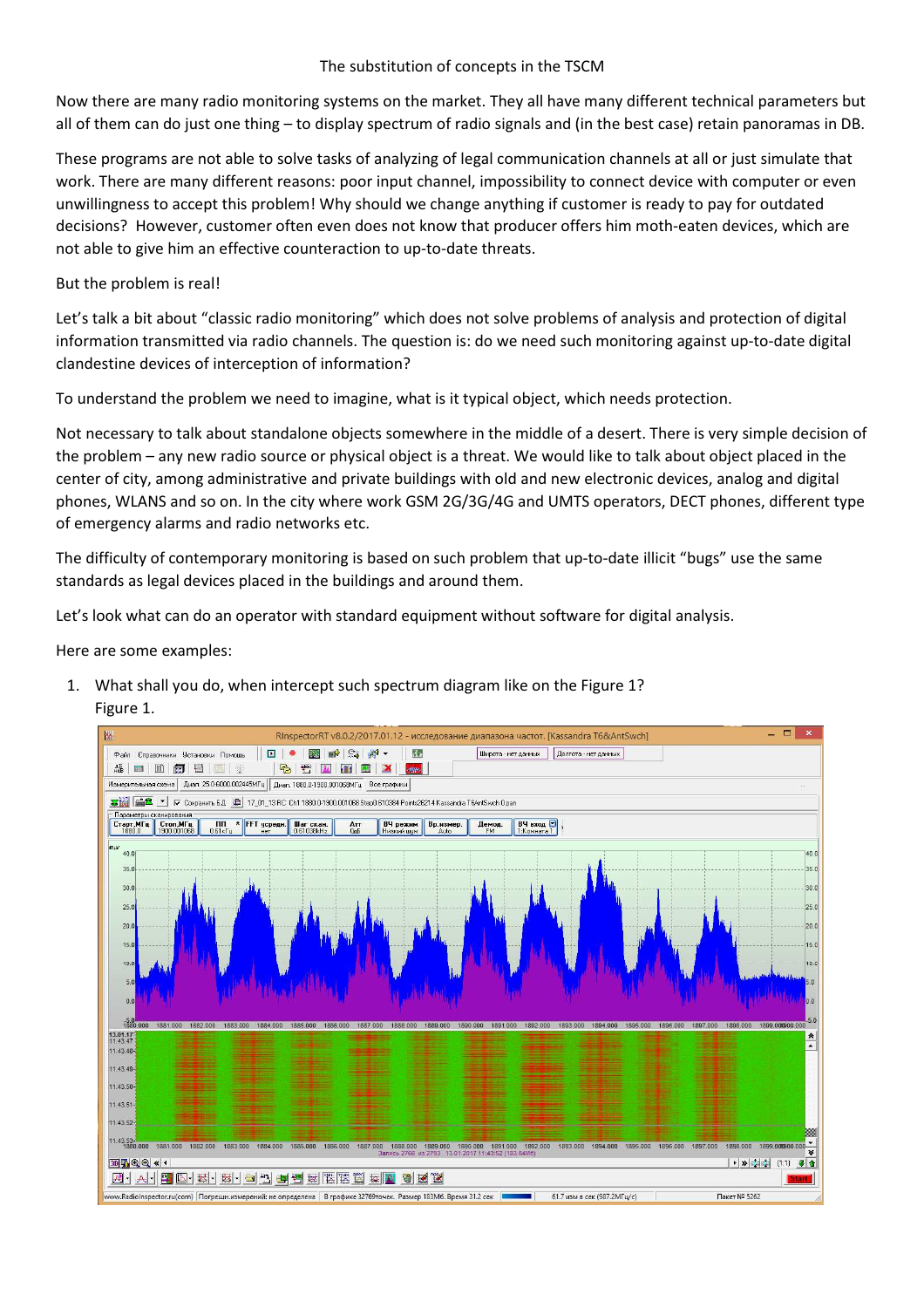How can you identify an illicit device, which works on the same frequencies like up to 24 legal devices  $-12$ DECT bases and phones? DECT standard allows using 10 frequencies like this. It means we can detect up to 240 devices simultaneously! In the vast business centers, very often all 10 channels are busy. On the Figure 2 you can see an example of detection of 15 DECT bases. Figure 2.

| 驆<br>Анализ цифровых стандартов связи                                                                                                                                                                        | о<br>$\mathbf{x}$                                                                                                                     |
|--------------------------------------------------------------------------------------------------------------------------------------------------------------------------------------------------------------|---------------------------------------------------------------------------------------------------------------------------------------|
| DECT<br>BlueTooth   Стандарт 802.15.4 (ZigBee и другие)  <br>GSM                                                                                                                                             |                                                                                                                                       |
| ×<br>DECT channel frequencies                                                                                                                                                                                | Список известных RFPI адресов баз<br>RFPI базы<br>Поддержка<br>١N<br>Уровни баз и трубок, дБмкВ<br>DECT<br>канал/трубок<br>шифрования |
| Выб Частота, М Найденные RFPI адреса<br>N RFPL<br>IN.<br>π<br>1881.792 047A81 034B70 0ABE10 0AE488 0F9C08 0CADE0 0AA230 01C468 0AE248 0A58A0 0A2D-                                                           | Комментарий<br>52.2<br>054970<br>не поддержив-<br>7 / трубок 0                                                                        |
| IV<br>2<br>1883.52<br>100EDF8 09E208 079630 0B3DB8 0C6FE0 028750 0A85F0 0E05E8 022AE8 0EDFC0 08780<br>v<br>13<br>1011570 044350 030008 000308 07F7A0 020230 0D2340 057B90 07D2A0 008858 02B990<br>1885.248   | 096C20<br>51.9<br>не определено<br>7 / трубок 0                                                                                       |
| v<br>100F908 019B90 0A2318 0A0018 0D2340 035C58 090BE0 01C468 09E960 080570 0E7380<br>1886 976                                                                                                               | 51.9<br>0B8CA8<br>не определено<br>8 / трубок 0                                                                                       |
| v<br>5<br>iOBEE20 OBDBDO OBE9C0 07C328 0AZ1E8 ODECC0 090CA8 07E7A0 0424E0 09B258 09EC<br>1888.704<br>⊽<br>16<br>inasnan od Z668 ocd668 0467d0 od Z318 ona4d0 oo82E0 oo6AE9 of 68E0 03E210 oE4240<br>1890.432 | 047A81<br>50.4<br>не поддержив-<br>1 / трубок 0                                                                                       |
| ⊽<br>054970 096C20 004A70 07F4B8 089DB0 00A699 071DD8 0563F8 08D6B8 040F58 0196D8<br>1892.16<br>⊽<br>l8<br>1893.888<br>IOBBCAS DARESD OC4168 OB95B8 O64ED8 0031D0 ODC670 O04170 OBB470 O08838 OB734          | 50.0<br>055320<br>не определено<br>9 / трубок 0                                                                                       |
| v<br>19<br>1895.616 055320 0E2CC9 006F20 00FF50.079630 0AC5C0.0196D8 0EDB51 07AFB8 0180C8 06C04<br>⊽                                                                                                         | 50.0<br><b>0ABE10</b><br>не поддержив.<br>16<br>1 / трубок 0                                                                          |
| 03FC38 072CD8 070358 078270 0001B0 097570 0455A0 05CE28 0679D0 033740 05B050<br>110<br>1897.344                                                                                                              | 49.7<br>03FC38<br>не поддержив<br>10 / трубок 0                                                                                       |
|                                                                                                                                                                                                              | 49.1<br>011570<br>не поддержив-<br>3 / трубок 0                                                                                       |
| <b>DECT Espona</b><br>Расширенный список 1                                                                                                                                                                   | 048090<br>48.6<br>не определено<br>6 / трубок 0                                                                                       |
| <b>DECT USA</b><br>Расширенный список 2                                                                                                                                                                      | 48.5<br><b>06C540</b><br>v<br>не определено<br>10<br>$2 / \tau$ nuńny $\theta$                                                        |
| <b>Rg</b>                                                                                                                                                                                                    | $\epsilon$<br>$\mathcal{P}$<br>33%<br>Обнарчжено баз: 135<br><b>Qg</b><br>$\sqrt{1}$<br>磟                                             |
|                                                                                                                                                                                                              | Из них неизвестных 135<br>(1886.976 MFu)                                                                                              |
| ВЧ вход<br>Аттенюатор Предусили<br>ВЧ режим<br>Gain<br><b>STOP</b><br>Низк иска ▼<br>10<br>loff<br>Комната 1<br>$\mathbf{v}$<br>$\mathbf{v}$<br>$\mathcal{F}$                                                |                                                                                                                                       |

An operator with big experience can say:

"To localize a clandestine illicit source, I will switch off all DECT devices in the office and look for a source with the most strong signal around me". It is a good idea, but how can you switch off a phone and base in the office near yours, which belongs to another company? In many offices, we have seen stuff continuously moving and speaking by DECT phones throughout many rooms in the building. The strength of signals changed every time. In the night, the situation does not change, because DECT bases work always. As you can see, in this case we should be able to receive, decode and read headers of DECT packets.

Here is another one example – the frequency range  $2.4 - 2.5$  GHz. WiFi, ZigBee, Bluetooth, quadrocopters (UAV) control, digital and analogue camcorders here they are! There is no better frequency range to hide an illicit radio device! Just look at spectrum on the Figure 3.



Can you say where a "bug" is? We can't, but it is! The digital analysis only can help us to solve this problem successfully.

Briefly, we can say – nowadays, contemporary TSCM is impossible without a digital analysis of intercepted signals.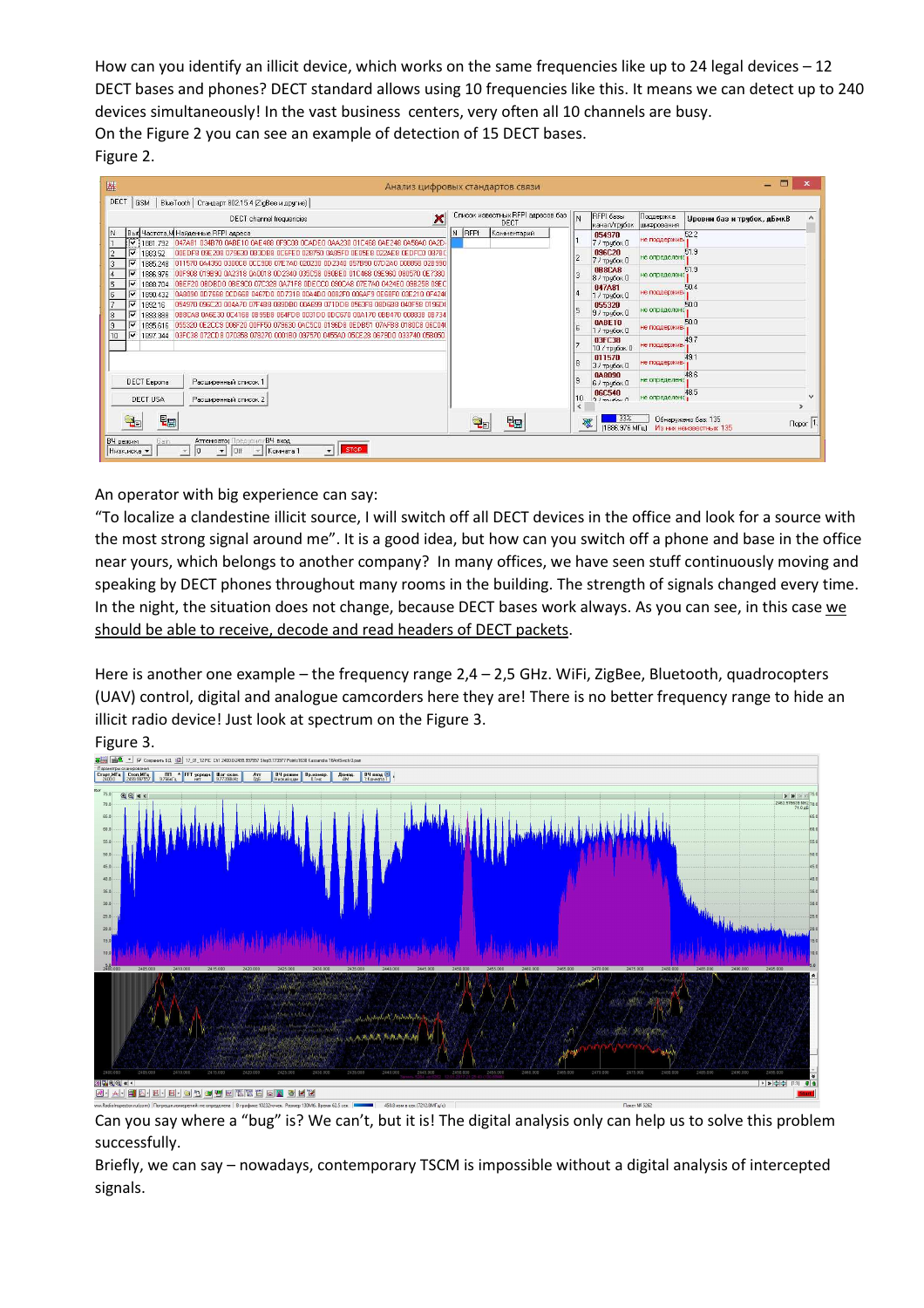The situation like this is actual for a long time and in some cases operators try to solve problem by using digital devices connected to computers via USB. Devices, which are not especially designed for radio interception and does not have a proper sensitivity and selectivity.

In case of radio interception and intelligence, radio-monitoring systems should be developed as all-in-one system. Just try to find in Google "high-power Bluetooth system" and you will find Bluetooth modules with range up to 2 km. This example is for readers, who thinks that Bluetooth is a short range standard. So, what kind of difficulties are waiting for an operator, who is trying to find a clandestine Bluetooth device? There are more than 10-15 Bluetooth devices can work simultaneously in the premise. The worse situation is in the offices, where people like to use products Apple's products. These devices often use Bluetooth for interconnection, because it is very convenient for users. In the same room can work many other Bluetooth gadgets. Even security can use Bluetooth garniture connected to portable radio stations. How can we differentiate legal and illicit sources? Furthermore, "bug" can be placed in the same place where works a legal source, has the same strength of signal, and receiver is mounted in an adjacent premise, but owner of this room is another company.

The implication is one – without analysis of headers of Bluetooth packets and collecting LAP-addresses of devices which work in the controlled area, it's practically impossible to find illegal source.

#### Why LAP, not MAC address?

Figure 4.

Here is an important moment – the substitution of concepts. To understand this case we should to remember, that Bluetooth devices which has been interconnected with each other once and do not work in discoverable mode, don't broadcast their MACs. For example, if your Bluetooth keyboard was connected to the laptop or Bluetooth headset was connected to the mobile phone, they will not broadcast MACs. If your spectrum analyzer is able to detect MACs only, you will not detect such devices as above. It means you will not find a bug connected to the receiver that is located in another room or even in another building.

Here is a worse situation - a year ago, we have found a Bluetooth device did not founded by Bluetooth analyzer. Only RadioInspector with spectrum analyzer Kassandra have detected device by it's spread spectrum emission in Bluetooth frequency range. This problem forced us to study intercepted signal deeper. The implication was unpredictable and very unpleasant for users of standard Bluetooth analyzers – the frequency of work this device was shifted more than 100 KHz and this device now is invisible for standard analyzers of digital channels.

We revised algorithms of work of our digital analyzer – DTest. Now it able to work in different modes and detects devices with standard frequency range, with arbitrary frequency range and with shifted frequency relatively to standard frequency range.

| Активные сети BlueTooth (передача данных). Список<br>磟<br>×<br>обнаруженных LAP адресов "master" чстройств                                                                                                                                                                                          |                                                              |                 |  |                                   |                |                                                                                          |     | Включенные устройства: передачи данных нет, режим<br>璆<br>×<br>сигнализации о себе                      |                                                                                 |      |                                                                                               |  | 那<br>×    | <b>BlueTooth</b> | Список известных LAP адресов устройств |  |
|-----------------------------------------------------------------------------------------------------------------------------------------------------------------------------------------------------------------------------------------------------------------------------------------------------|--------------------------------------------------------------|-----------------|--|-----------------------------------|----------------|------------------------------------------------------------------------------------------|-----|---------------------------------------------------------------------------------------------------------|---------------------------------------------------------------------------------|------|-----------------------------------------------------------------------------------------------|--|-----------|------------------|----------------------------------------|--|
| <b>N</b>                                                                                                                                                                                                                                                                                            | МАС/LAP адрес                                                |                 |  | Уровень усреАктивно Принят Интері |                |                                                                                          | IN. | MAC/LAP agpec                                                                                           | Уровень усреПринято п. Ин   N   MAC/LAP                                         |      |                                                                                               |  |           | Комментарий      |                                        |  |
|                                                                                                                                                                                                                                                                                                     | <b>BP AT DOWNWAY</b><br>mited Discoverable Mode, Render      | 72:92 [86]      |  |                                   | 13             | 7м 31с                                                                                   |     | xxxxxx 9E:8B:33<br>Unlimited Inquiry Access Code                                                        |                                                                                 | 4691 | 7 <sub>N</sub>                                                                                |  |           | Секретарь        |                                        |  |
|                                                                                                                                                                                                                                                                                                     | <b>XX:XX:XX:9E:8B:33</b><br>Unlimited Inquiry Access Code    | [72]            |  |                                   |                | 8м 38с                                                                                   |     | 8 37 37 24 T. DApple Wireless Keyboard ag<br>imited Discoverable Mode, Networking, Capi                 |                                                                                 | 198  |                                                                                               |  |           |                  |                                        |  |
|                                                                                                                                                                                                                                                                                                     | XX:XX:XX:80:00:23<br>Miscellaneous, Information              | 73:85 [85]      |  |                                   | 18             | 38c                                                                                      |     | xxxxxxEC:5D:1D<br>Rendering, Capturing, Audio, Telephony, Info.                                         | 75                                                                              | 52   | 9 <sub>N</sub>                                                                                |  |           |                  |                                        |  |
|                                                                                                                                                                                                                                                                                                     | <b>XXXXXXCC3:14:B3</b><br>Positioning, Networking, Telephony | [72]            |  |                                   | $\overline{2}$ | 46c                                                                                      |     |                                                                                                         |                                                                                 |      |                                                                                               |  |           |                  |                                        |  |
|                                                                                                                                                                                                                                                                                                     | XXXXXXG6F:E7:C9<br>Wearable. . Limited Discoverable I        | 81:84 [93] 100% |  |                                   | 16             | 1 <sub>MC</sub>                                                                          |     |                                                                                                         |                                                                                 |      |                                                                                               |  |           |                  |                                        |  |
| $\epsilon$                                                                                                                                                                                                                                                                                          |                                                              |                 |  |                                   |                |                                                                                          |     | Peripheral (mouse, joystick, keyboard,  )/ Keyboard, Uncategorized device/<br>Limited Discoverable Mode |                                                                                 |      |                                                                                               |  | <b>Qp</b> |                  |                                        |  |
|                                                                                                                                                                                                                                                                                                     | Сканировть только                                            |                 |  | Текчшее измерение:                |                |                                                                                          |     |                                                                                                         |                                                                                 |      |                                                                                               |  |           |                  |                                        |  |
| D<br>Частота 2430.0 МГц. Обнарчжено 1 BlueTooth<br>$2430.0$ $\bullet$<br>частотч (MГu):<br>четвойств: хх хх хх 6F:E7:C9                                                                                                                                                                             |                                                              |                 |  |                                   |                | Дополнительно - активный метод<br>метод поиска (использчется BlueTooth<br>$\overline{v}$ |     |                                                                                                         | Выберете BlueTooth адаптер<br>MAC address: 10 The Matter<br><b>MR</b> . Device: |      |                                                                                               |  |           |                  |                                        |  |
| Найдено BlueTooth:<br>Дополнительно, для каждой                                                                                                                                                                                                                                                     |                                                              |                 |  |                                   |                | ×<br>адаптер компьютера)                                                                 |     |                                                                                                         |                                                                                 |      |                                                                                               |  |           |                  |                                        |  |
| стандартной частоты<br>2407.0 MFu xxxxxxx C3:14:B3<br><b>▽</b> BlueTooth выполнять поиск<br>$100 \text{ k}$ u $\blacktriangledown$<br>2421.1 МГц хх: хх: 80:00:23 не стандартная<br>чстройств на частотах со<br><b><i><u>uactorall</u></i></b><br>сдвигом, кратным:<br>2421.0 МГц хх хх хх 6F:E7:C9 |                                                              |                 |  |                                   |                | наждит только устройства у которых установлен присонак "видно другим"                    |     |                                                                                                         |                                                                                 |      | Применяние. Активный метат позволяет определить полное значение МАС адреса, но активный метат |  |           |                  |                                        |  |

Pay your attention to one of MAC addresses in the middle column of the table, it is the only one device which could be detected by contemporary digital spectrum analyzers of the most developers. In this case we can see